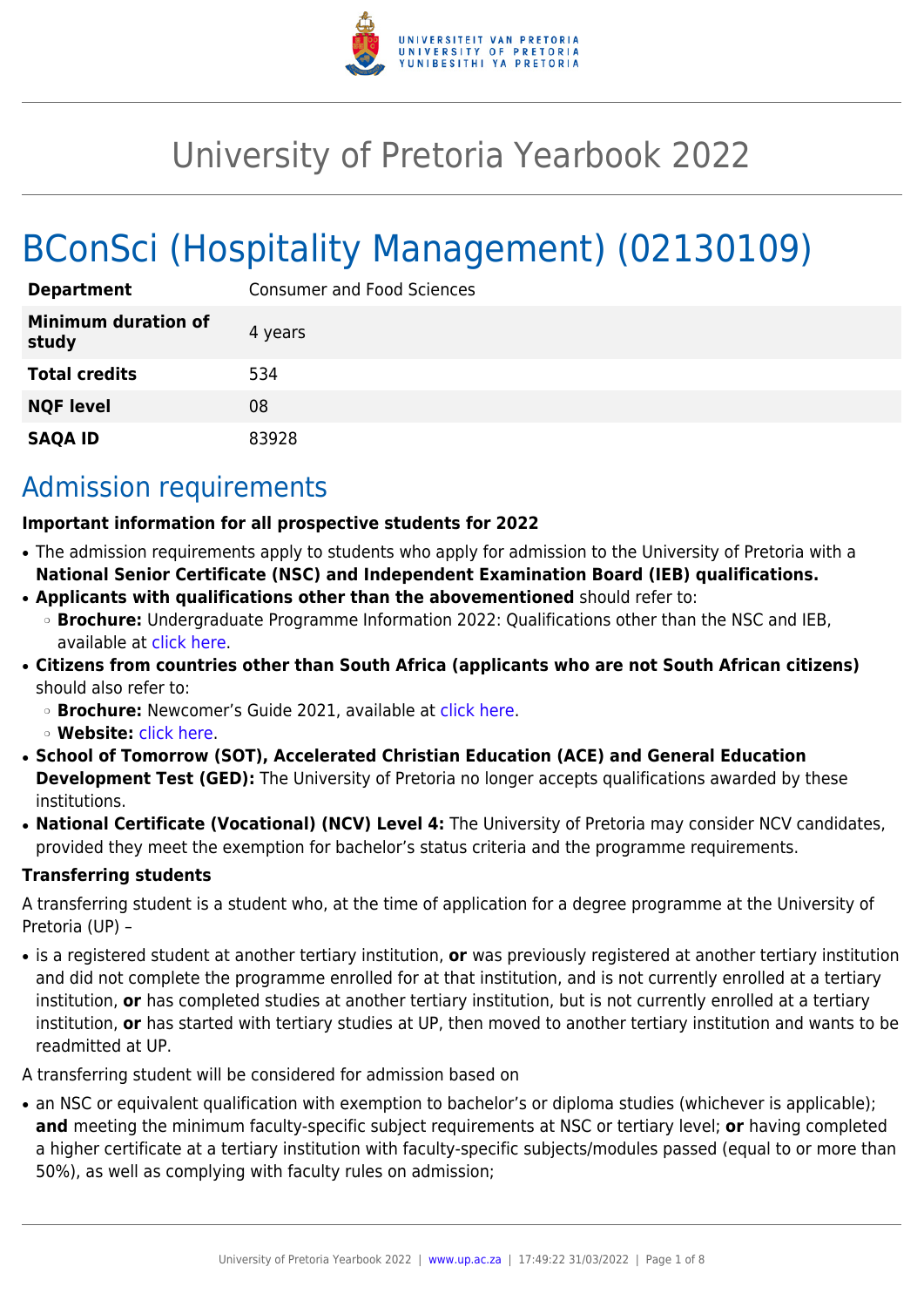

- previous academic performance (must have passed all modules registered for up to the closing date of application ) or as per faculty regulation/promotion requirements;
- a certificate of good conduct.

**Note:** Students who have been dismissed at the previous institution due to poor academic performance, will not be considered for admission to UP.

#### **Returning students**

A returning student is a student who, at the time of application for a degree programme –

● is a registered student at UP, and wants to transfer to another degree at UP, **or** was previously registered at UP and did not complete the programme enrolled for, and did not enrol at another tertiary institution in the meantime (including students who applied for leave of absence), **or** has completed studies at UP, but is not currently enrolled or was not enrolled at another tertiary institution after graduation.

A returning student will be considered for admission based on

- an NSC or equivalent qualification with exemption to bachelor's or diploma studies (whichever is applicable); **and** meeting the minimum faculty-specific subject requirements at NSC or tertiary level; **or** previous academic performance (should have a cumulative weighted average of at least 50% for the programme enrolled for);
- having applied for and was granted leave of absence.

**Note:** Students who have been excluded/dismissed from a faculty due to poor academic performance may be considered for admission to another programme at UP. The Admissions Committee may consider such students if they were not dismissed more than twice. Only ONE transfer between UP faculties will be allowed, and a maximum of two (2) transfers within a faculty.

#### **Important faculty-specific information on undergraduate programmes for 2022**

- The closing date is an administrative admission guideline for non-selection programmes. Once a non-selection programme is full and has reached the institutional targets, then that programme will be closed for further admissions, irrespective of the closing date. However, if the institutional targets have not been met by the closing date, then that programme will remain open for admissions until the institutional targets are met.
- The following persons will be considered for admission: Candidates who have a certificate that is deemed by the University to be equivalent to the required National Senior Certificate (NSC) with university endorsement; candidates who are graduates from another tertiary institution or have been granted the status of a graduate of such an institution, and candidates who are graduates of another faculty at the University of Pretoria.
- Life Orientation is excluded when calculating the Admission Point Score (APS).
- Grade 11 results are used for the conditional admission of prospective students. Final admission is based on the final NSC/IEB results.

#### **University of Pretoria website: [click here](http://www.up.ac.za/nas)**

#### **Minimum requirements Achievement level**

| <b>English Home Language or</b><br><b>English First Additional</b><br>Language | <b>Mathematics</b> | <b>APS</b> |
|--------------------------------------------------------------------------------|--------------------|------------|
| NSC/IEB                                                                        | NSC/IEB            |            |
|                                                                                |                    | 28         |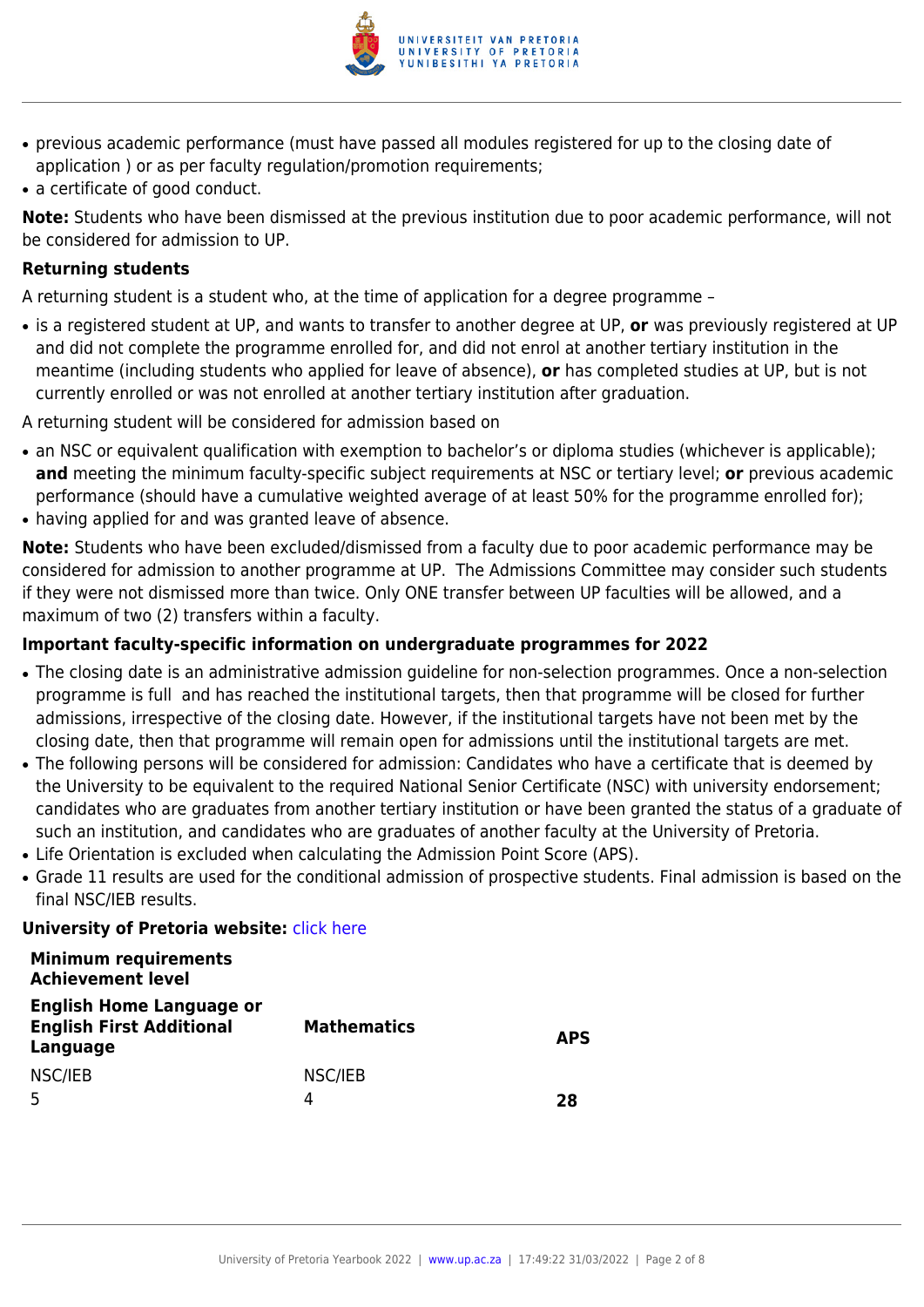

# Other programme-specific information

#### **1.1 Requirements for specific modules**

A candidate who:

- a. does not qualify for STK 110, must enrol for STK 113 and STK 123;
- b. egisters for Mathematical Statistics (WST) and Statistics (STK) modules must take note that WST and STK modules, except for STK 281, may not be taken simultaneously in a programme; a student must take one and only one of the following options:
- WST 111, WST 121, WST 212, WST 211, WST 221, WST 311, WST 312, WST 322, WST 321, and STK 353 or
- WST 111, WST 121, WST 212, WST 211, WST 221, WST 311, WST 312, WST 322, STK320, STK353. or
- STK 110, STC 122, STK 210, STK 220, WST 212, STK 310, STK 320, STK 353.
- c. registers for a module presented by another faculty must take note of the timetable clashes, prerequisites for that module, subminimum required in examination papers, supplementary examinations, etc.

#### **1.2 Fundamental modules**

- a. It is compulsory for all new first-year students to satisfactorily complete the Academic orientation (UPO 102) and to take Academic information management modules (AIM 111 and AIM 121) and Language and study skills (LST 110). Please see curricula for details.
- b. Students who intend to apply for admission to MBChB or BChD in the second semester, when places become available in those programmes, may be permitted to register for up to 80 module credits and 4 core modules in the first semester during the first year provided that they obtained a final mark of no less than 70% for Grade 12 Mathematics and achieved an APS of 34 or more in the NSC.

# Promotion to next study year

A student who did not pass all the prescribed modules of a particular year of study, has to register for the outstanding modules first. With the approval of the head of the department, modules of the following year of study may be taken in advance only if no timetable clashes occur; all the requirements and prerequisites have been met and not more than a specified number of credits per semester are taken. The credits of the semester of which modules are repeated, are taken as a guideline for the calculation of the number of modules permitted.

- a. A student registers for the second year when at least 80% of the first-year module credits have been passed.
- b. A student registers for the third year when at least 85% of the module credits of the previous years have been passed.
- c. A student registers for the fourth year when at least 95% of the module credits of the previous years have been passed.

# Practical/clinical/internship information

OPI 400 (Experiential training in industry): During the first to fourth years of study students must complete a total of 600 hours experiential training in the industry to develop practical and occupational skills, participate in community engagement and provide service learning. This is equal to 3 weeks x 40 hours (120 hours) per year for the first to third year and 6 weeks x 40 hours in the fourth year to include event management, according to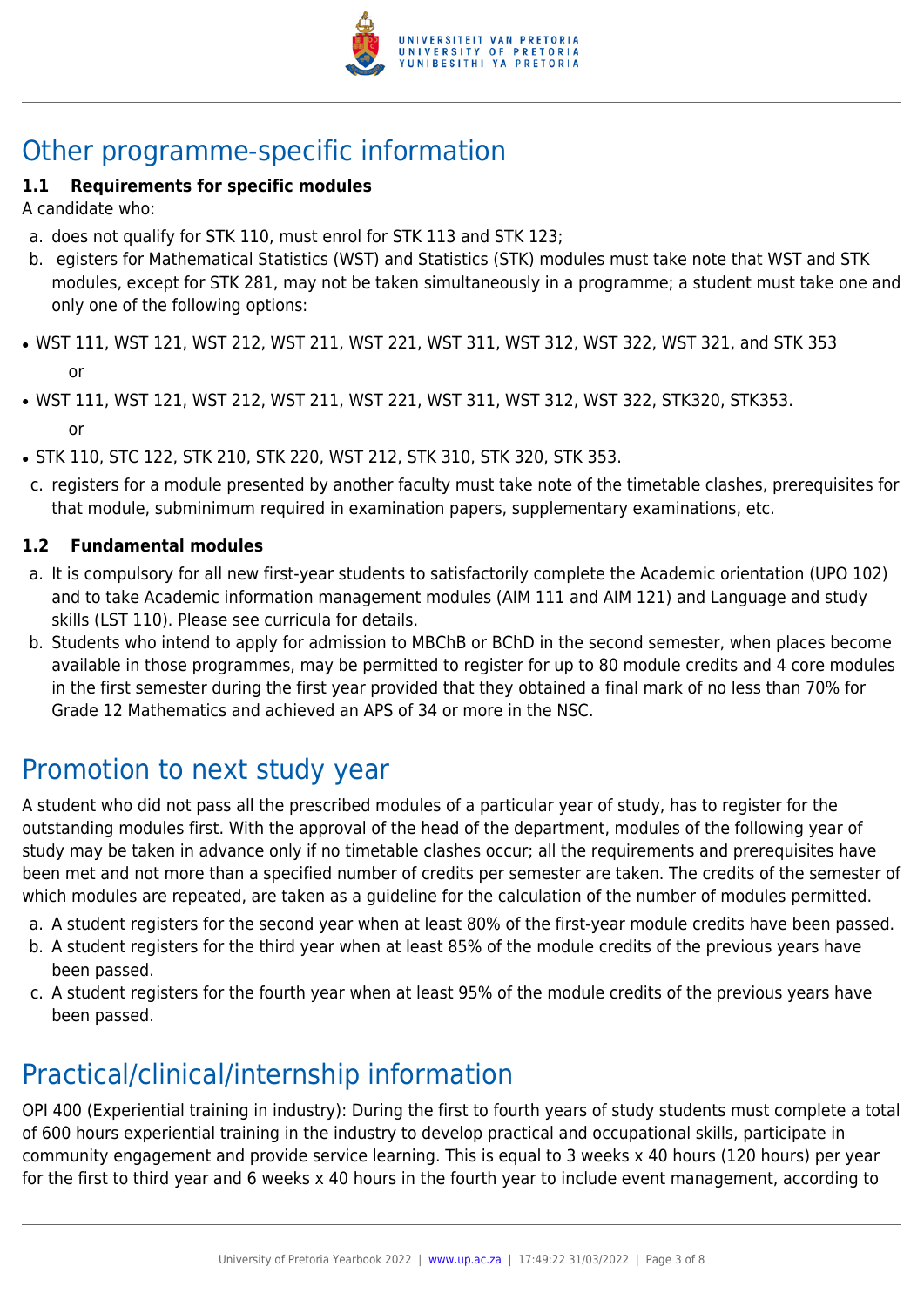

requirements as determined by the head of department. These credits include evidence of experiential training, service learning and community engagement during the four years of the study programme and must be successfully completed together with a complete portfolio before the degree will be conferred. Please note: Various practical and industry interaction activities support the theoretical component of TBE 220, 310 and VDS 322,VDS 414 & 424 and take place after hours to develop practical and industry skills.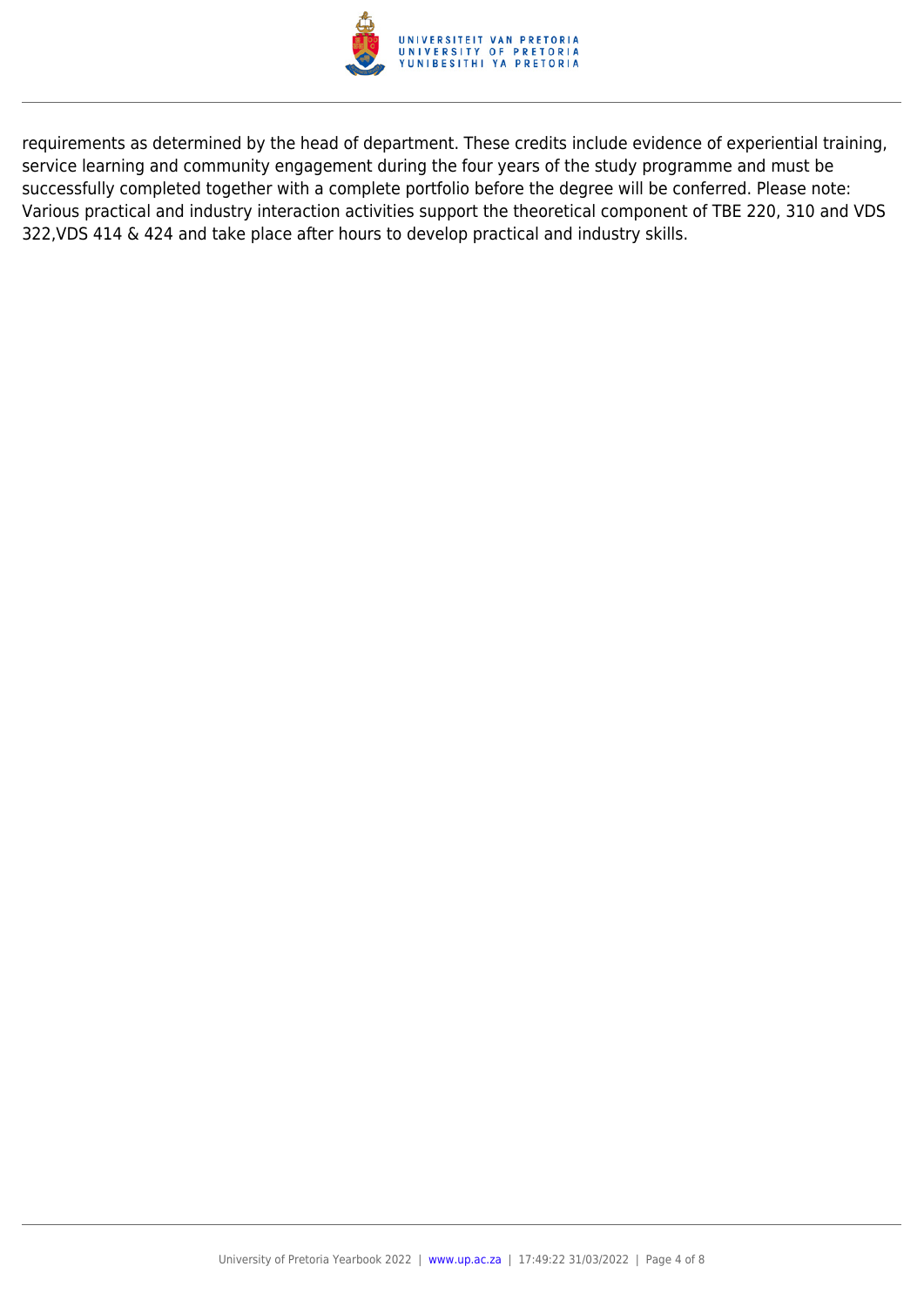

## Curriculum: Year 1

#### **Minimum credits: 133**

 $Core = 119$ 

 $Fundamental = 14$ 

**Additional information:** Students who do not qualify for STK 110 must register for STK 113 and STK 123.

### **Fundamental modules**

[Academic information management 111](https://www.up.ac.za/yearbooks/2022/modules/view/AIM 111) (AIM 111) - Credits: 4.00 [Academic information management 121](https://www.up.ac.za/yearbooks/2022/modules/view/AIM 121) (AIM 121) - Credits: 4.00 [Language and study skills 110](https://www.up.ac.za/yearbooks/2022/modules/view/LST 110) (LST 110) - Credits: 6.00 [Academic orientation 102](https://www.up.ac.za/yearbooks/2022/modules/view/UPO 102) (UPO 102) - Credits: 0.00

### **Core modules**

[Marketing management 120](https://www.up.ac.za/yearbooks/2022/modules/view/BEM 120) (BEM 120) - Credits: 10.00 [Economics 110](https://www.up.ac.za/yearbooks/2022/modules/view/EKN 110) (EKN 110) - Credits: 10.00 [Economics 120](https://www.up.ac.za/yearbooks/2022/modules/view/EKN 120) (EKN 120) - Credits: 10.00 [Financial accounting 111](https://www.up.ac.za/yearbooks/2022/modules/view/FRK 111) (FRK 111) - Credits: 10.00 [Financial accounting 122](https://www.up.ac.za/yearbooks/2022/modules/view/FRK 122) (FRK 122) - Credits: 12.00 [Physiology 110](https://www.up.ac.za/yearbooks/2022/modules/view/FSG 110) (FSG 110) - Credits: 6.00 [Physiology 120](https://www.up.ac.za/yearbooks/2022/modules/view/FSG 120) (FSG 120) - Credits: 6.00 [Informatics 183](https://www.up.ac.za/yearbooks/2022/modules/view/INF 183) (INF 183) - Credits: 3.00 [Design principles 111](https://www.up.ac.za/yearbooks/2022/modules/view/OBG 111) (OBG 111) - Credits: 7.00 [Business management 114](https://www.up.ac.za/yearbooks/2022/modules/view/OBS 114) (OBS 114) - Credits: 10.00 [Business management 124](https://www.up.ac.za/yearbooks/2022/modules/view/OBS 124) (OBS 124) - Credits: 10.00 [Statistics 110](https://www.up.ac.za/yearbooks/2022/modules/view/STK 110) (STK 110) - Credits: 13.00 [Basic food preparation 111](https://www.up.ac.za/yearbooks/2022/modules/view/VDS 111) (VDS 111) - Credits: 6.00 [Basic food preparation 121](https://www.up.ac.za/yearbooks/2022/modules/view/VDS 121) (VDS 121) - Credits: 6.00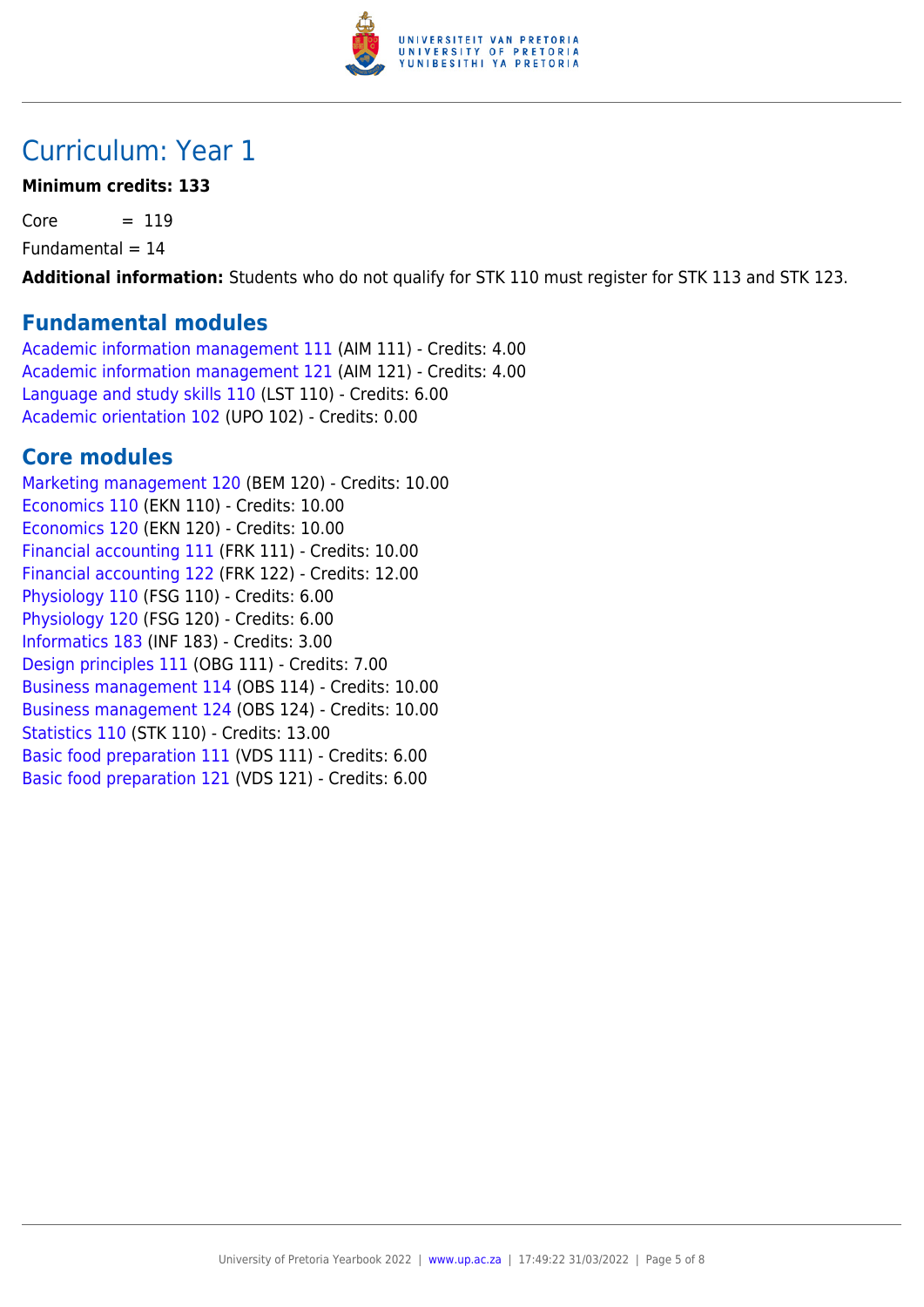

### Curriculum: Year 2

#### **Minimum credits: 128**

### **Core modules**

[Labour relations 320](https://www.up.ac.za/yearbooks/2022/modules/view/ABV 320) (ABV 320) - Credits: 20.00 [Consumer behaviour 212](https://www.up.ac.za/yearbooks/2022/modules/view/BEM 212) (BEM 212) - Credits: 16.00 [Business law 210](https://www.up.ac.za/yearbooks/2022/modules/view/BER 210) (BER 210) - Credits: 16.00 [Business management 210](https://www.up.ac.za/yearbooks/2022/modules/view/OBS 210) (OBS 210) - Credits: 16.00 [Business management 220](https://www.up.ac.za/yearbooks/2022/modules/view/OBS 220) (OBS 220) - Credits: 16.00 [Consumer facilitation 222](https://www.up.ac.za/yearbooks/2022/modules/view/VBF 222) (VBF 222) - Credits: 8.00 [Food commodities and preparation 210](https://www.up.ac.za/yearbooks/2022/modules/view/VDS 210) (VDS 210) - Credits: 18.00 [Food commodities and preparation 221](https://www.up.ac.za/yearbooks/2022/modules/view/VDS 221) (VDS 221) - Credits: 18.00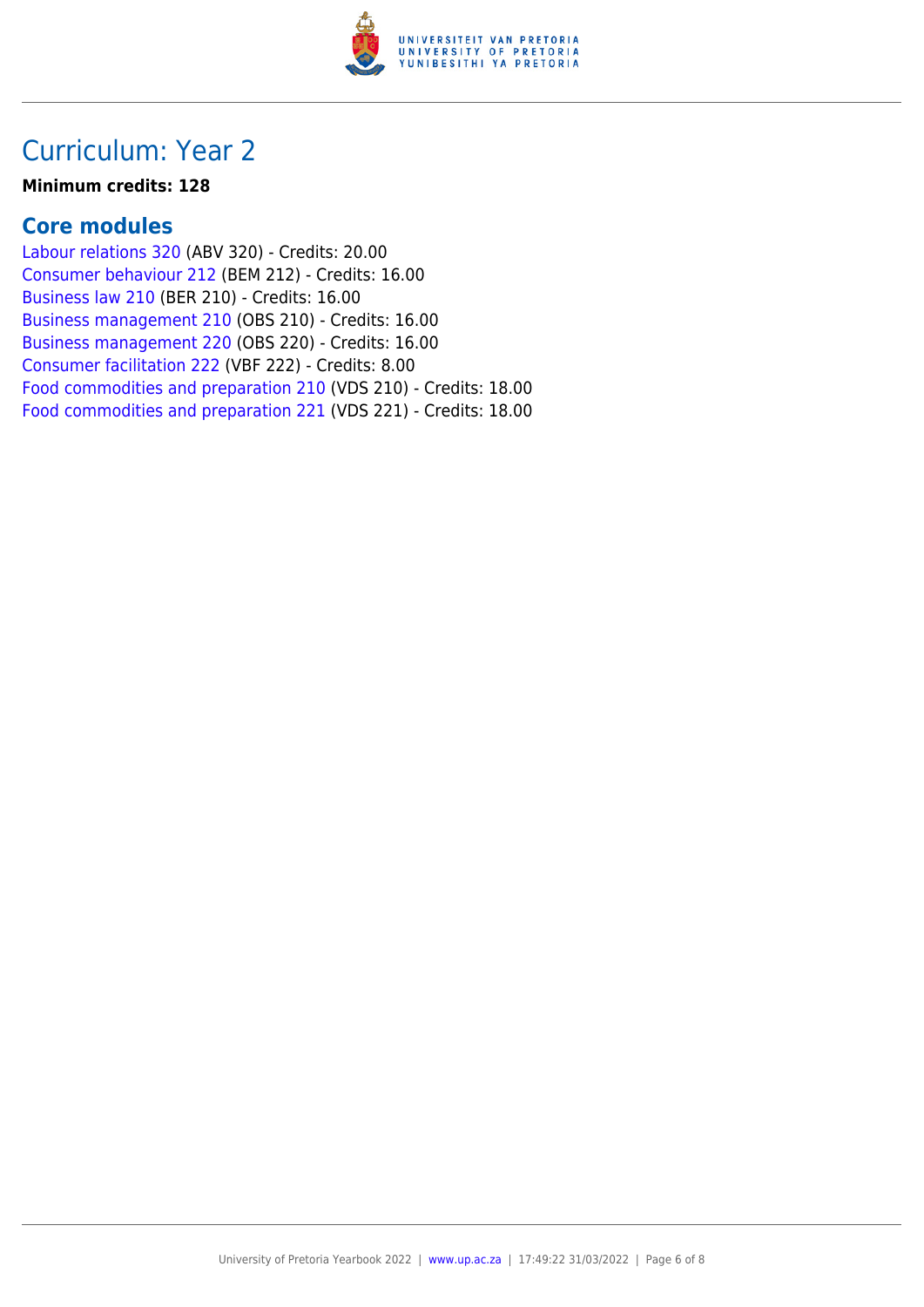

### Curriculum: Year 3

#### **Minimum credits: 143**

### **Core modules**

[Marketing research 314](https://www.up.ac.za/yearbooks/2022/modules/view/BEM 314) (BEM 314) - Credits: 20.00 [Aesthetics: Product, consumer and environment 320](https://www.up.ac.za/yearbooks/2022/modules/view/EST 320) (EST 320) - Credits: 8.00 [Food service management 321](https://www.up.ac.za/yearbooks/2022/modules/view/VDB 321) (VDB 321) - Credits: 18.00 [Nutrition \(Capita Selecta from HNT 210\) 310](https://www.up.ac.za/yearbooks/2022/modules/view/VDG 310) (VDG 310) - Credits: 17.00 [Nutrition \(Capita Selecta from HNT 220\) 320](https://www.up.ac.za/yearbooks/2022/modules/view/VDG 320) (VDG 320) - Credits: 17.00 [Large-scale food production and restaurant management 322](https://www.up.ac.za/yearbooks/2022/modules/view/VDS 322) (VDS 322) - Credits: 31.00 [Food safety and hygiene 354](https://www.up.ac.za/yearbooks/2022/modules/view/VDS 354) (VDS 354) - Credits: 12.00 [Hospitality management 310](https://www.up.ac.za/yearbooks/2022/modules/view/VHM 310) (VHM 310) - Credits: 20.00